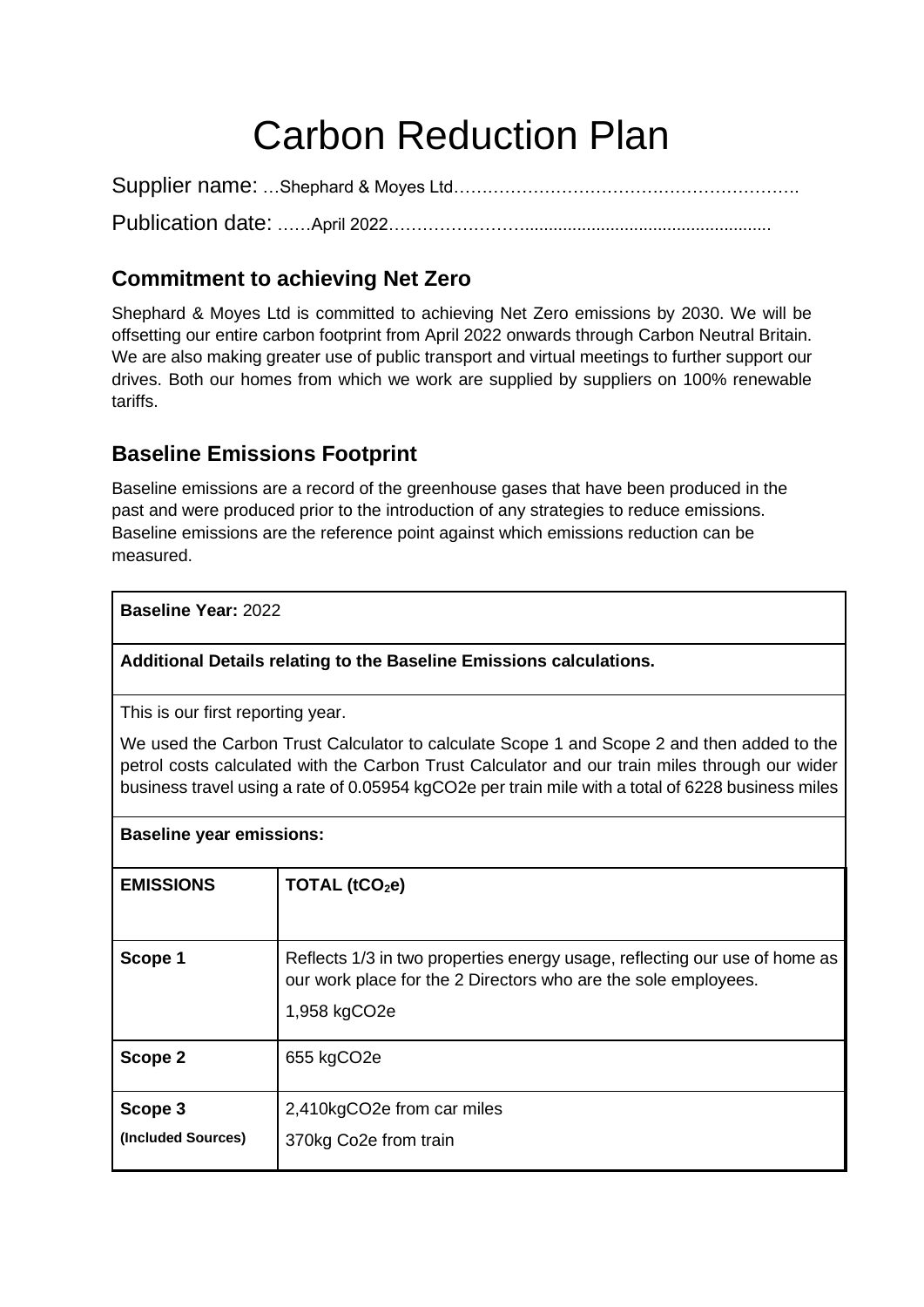| 5393.3 KgCO2e     |
|-------------------|
| 5.4 tonnes of CO2 |
|                   |

# **Current Emissions Reporting**

| <b>Reporting Year: 2022</b>   |                            |  |
|-------------------------------|----------------------------|--|
| <b>EMISSIONS</b>              | TOTAL (tCO <sub>2</sub> e) |  |
| Scope 1                       | XX                         |  |
| Scope 2                       | XX                         |  |
| Scope 3<br>(Included Sources) | XX                         |  |
| <b>Total Emissions</b>        | XX                         |  |

### **Emissions reduction targets**

In order to continue our progress to achieving Net Zero, we have adopted the following carbon reduction targets.

We project that carbon emissions will decrease over the next two years to 4,000tCO2e by 2024. This is a reduction of 25%. We will publish our progress in April 2023.

Progress against these targets will be shown in the graph below.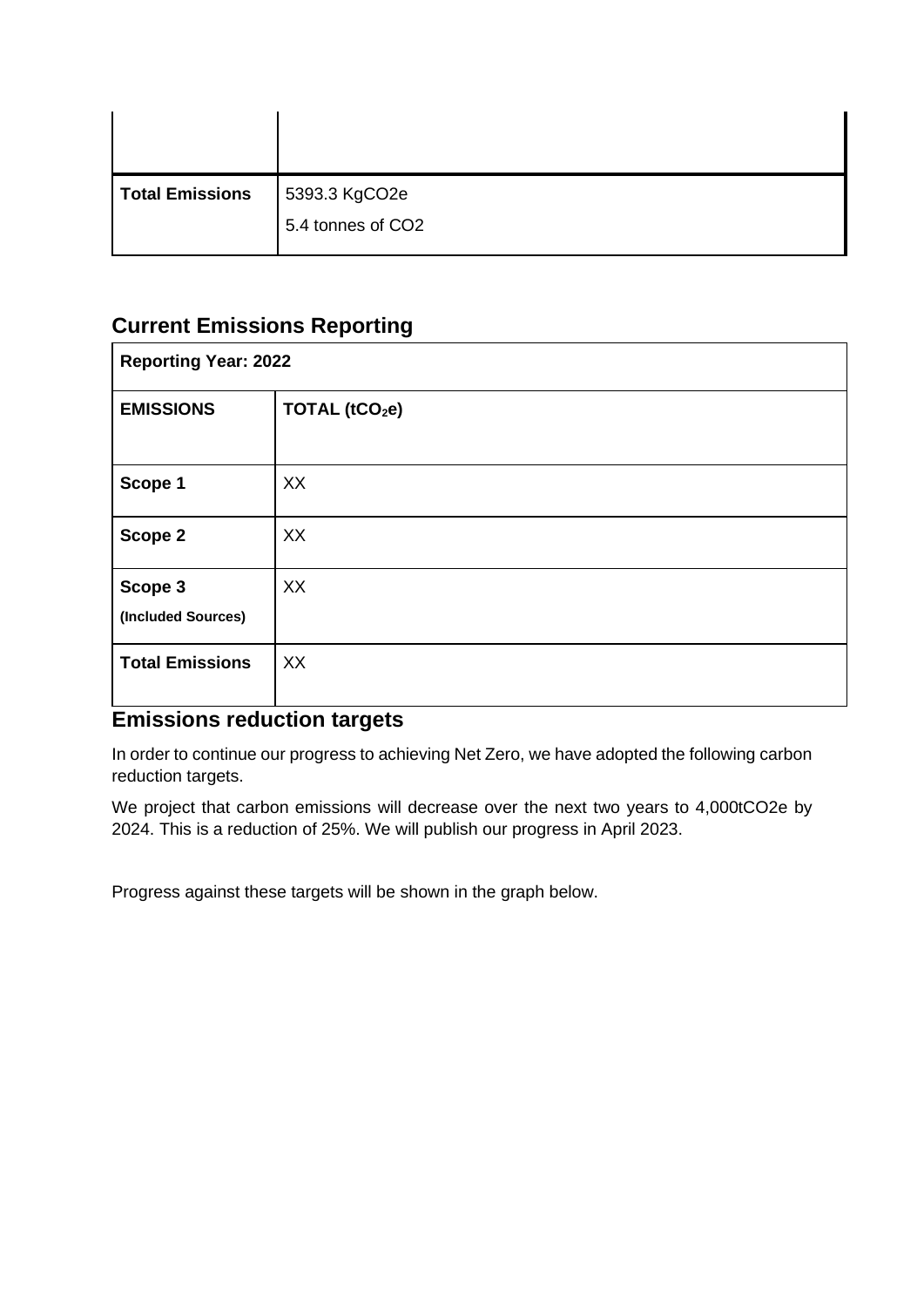

# **CarbonReduction Projects**

### Completed Carbon Reduction Initiatives

The following environmental management measures and projects have been implemented since 2021. The carbon emission reduction achieved by these schemes equate to 1.3 tCO2e, a 25% reduction against the 2022 baseline and the measures will be in effect when performing the contract

We have undertaken to off-set the carbon our company generates through Carbon Neutral Britain. This pledge sees us contribute £29.99 per month through their small business scheme to off-set our small business and makes us eligible to be classed as a Carbon Neutral Small Business.

In addition we have switched many of our meetings to virtual meetings and have committed to using public transport wherever this is possible. Our main source of CO2 is through travel and by implementing this, it will have a significant impact on our carbon footprint.

# **Declaration and Sign Off**

This Carbon Reduction Plan has been completed in accordance with PPN 06/21 and associated guidance and reporting standard for Carbon Reduction Plans.

Emissions have been reported and recorded in accordance with the published reporting standard for Carbon Reduction Plans and the GHG Reporting Protocol corporate standard<sup>1</sup> and uses the appropriate [Government emission conversion factors for greenhouse gas](https://www.gov.uk/government/collections/government-conversion-factors-for-company-reporting)  [company reporting](https://www.gov.uk/government/collections/government-conversion-factors-for-company-reporting)<sup>2</sup>.

Scope 1 and Scope 2 emissions have been reported in accordance with SECR requirements, and the required subset of Scope 3 emissions have been reported in

<sup>1</sup><https://ghgprotocol.org/corporate-standard>

<sup>2</sup><https://www.gov.uk/government/collections/government-conversion-factors-for-company-reporting>